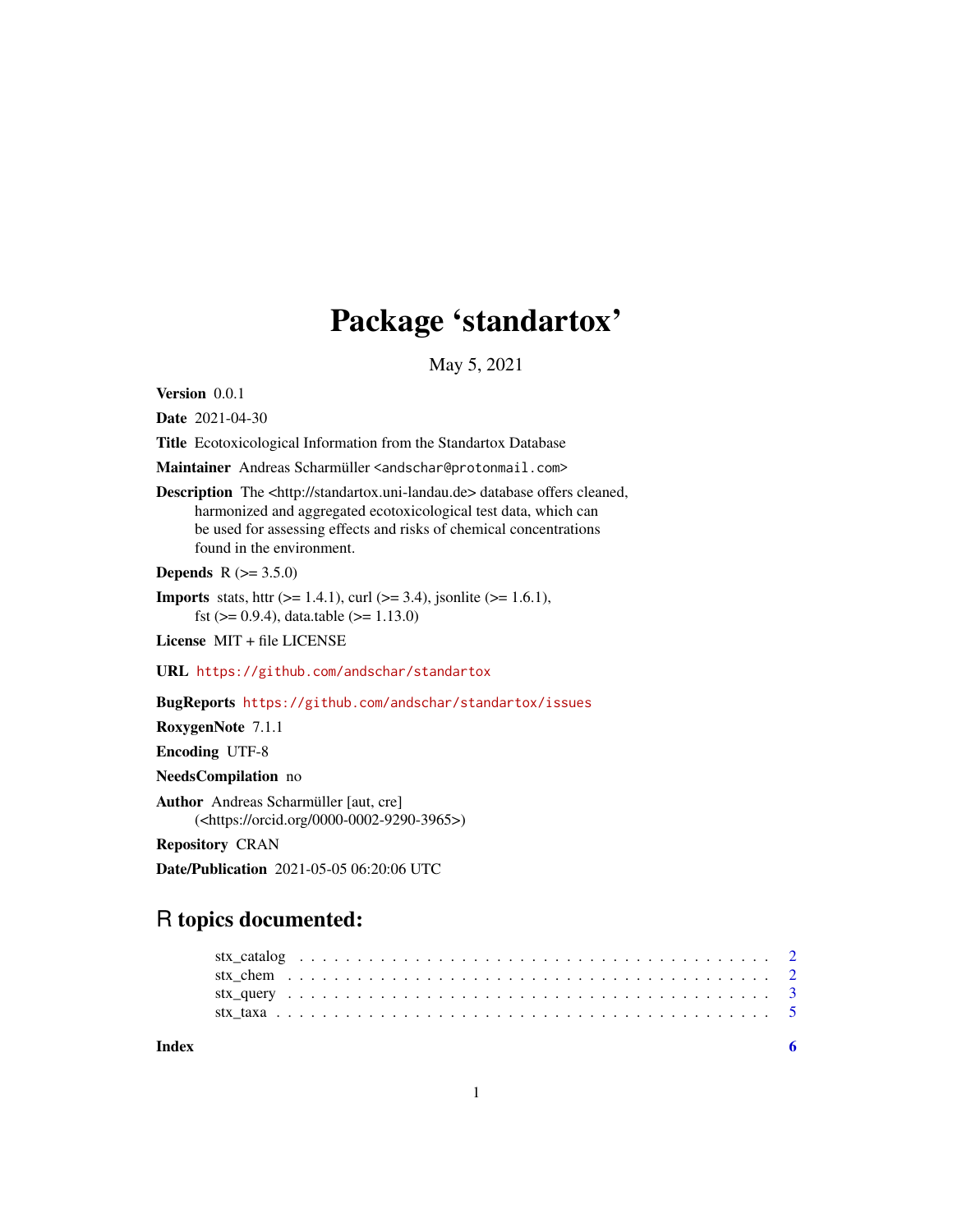<span id="page-1-0"></span>

#### Description

Retrieve a data catalog for all variables (and their values) that can be retrieved with stx\_query()

#### Usage

```
stx_catalog(vers = NULL)
```
#### Arguments

vers integer; Choose the version of the EPA Ecotox on which Standartox is based on. NULL (default) accesses the most recent version

#### Value

Returns a list of data.frames containing information on data base variables

#### Author(s)

Andreas Scharmueller <andschar@protonmail.com>

#### Examples

# might fail if API is not available stx\_catalog()

stx\_chem *Retrieve chemical data*

#### Description

Retrieve data on all chemicals in Standartox.

#### Usage

stx\_chem()

#### Value

Returns a data.table containing informaiton on chemicals in Standartox.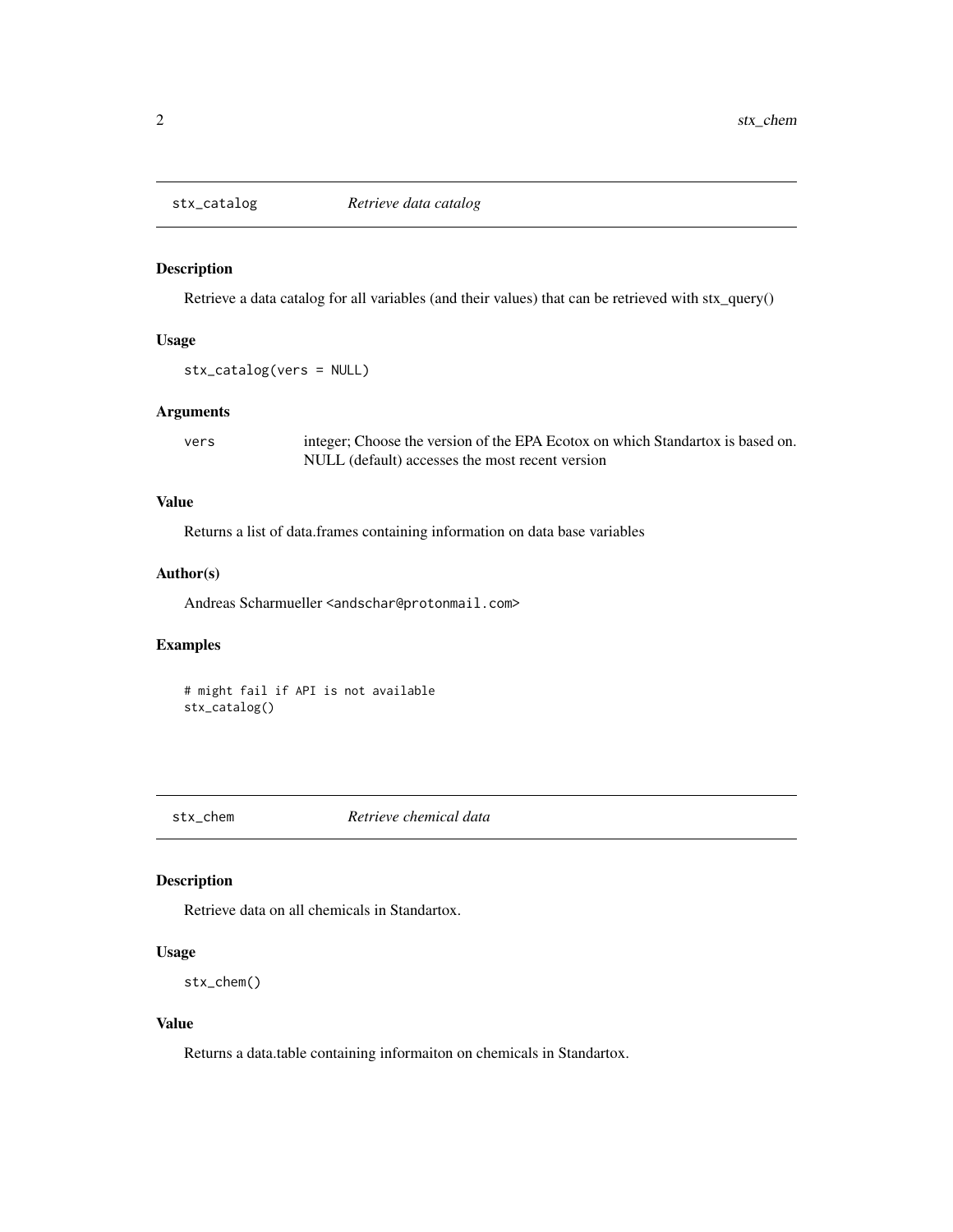#### <span id="page-2-0"></span>stx\_query 3

#### Author(s)

Andreas Scharmueller <andschar@protonmail.com>

#### Examples

# might fail if API is not available stx\_chem()

#### stx\_query *Retrieve Standartox toxicity values*

#### Description

Retrieve toxicity values from the Standartox data base <http://standartox.uni-landau.de/>.

#### Usage

```
stx_query(
  cas = NULL,concentration_unit = NULL,
  concentration_type = NULL,
  duration = NULL,
  endpoint = c("XX50", "NOEX", "LOEX"),
  effect = NULL,
  exposure = NULL,
  chemical_role = NULL,
  chemical_class = NULL,
  taxa = NULL,ecotox_grp = NULL,
  trophic_lvl = NULL,
  habitat = NULL,
  region = NULL,
  vers = NULL,
  ...
)
```
#### Arguments

cas character, integer; Limit data base query to specific CAS numbers, multiple entries possible (e.g. 1071-83-6, 1071836), NULL (default).

concentration\_unit

character; Limit data base query to specific concentration units (e.g. ug/l - default).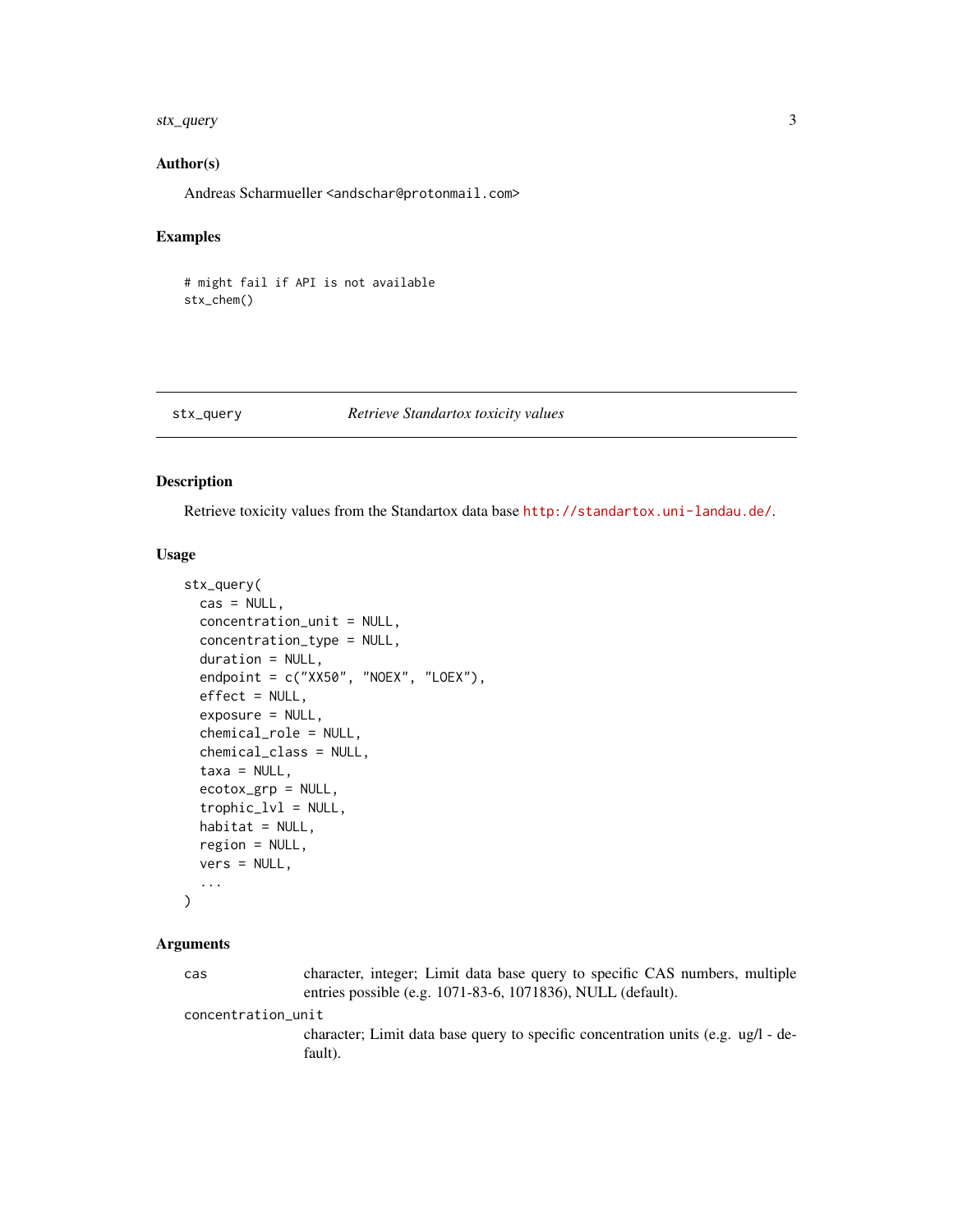#### concentration\_type

- character; Limit data base query to specific concentration types, can be one of NULL (default), 'active ingredient', 'formulation', 'total', 'not reported', 'unionized', 'dissolved', 'labile'. See [https://cfpub.epa.gov/ecotox/pdf/](https://cfpub.epa.gov/ecotox/pdf/codeappendix.pdf) [codeappendix.pdf](https://cfpub.epa.gov/ecotox/pdf/codeappendix.pdf) p.4.
- duration integer vector of length two; Limit data base query to specific test durations (hours) (e.g. c(24, 48)). NULL (default).
- endpoint character; Choose endypoint type, must be one of 'XX50' (default), 'NOEX', 'LOEX'.
- effect character; Limit data base query to specific effect groups, multiple entries possible (e.g. 'Mortality', 'Intoxication', 'Growth'). See [https://cfpub.epa.gov/](https://cfpub.epa.gov/ecotox/pdf/codeappendix.pdf) [ecotox/pdf/codeappendix.pdf](https://cfpub.epa.gov/ecotox/pdf/codeappendix.pdf) p.95. NULL (default).
- exposure character; Choose exposure type, (e.g. aquatic, environmental, diet). NULL (default).
- chemical\_role character; Limit data base query to specific chemical roles (e.g. insecticide), multiple entries possible. NULL (default).
- chemical\_class character; Limit data base query to specific chemical classes (e.g. neonicotinoid), multiple entries possible. NULL (default).
- taxa character; Limit data base query to specific taxa, multiple entries possible. NULL (default).
- ecotox\_grp character; Convenience grouping of organisms in ecotoxicology, must be one of NULL (default), 'invertebrate', 'fish', 'plant\_land', 'macrophyte', 'algae'.
- trophic\_lvl character; Trophic level of organism, must be one of NULL (default), 'autotroph', 'heterotroph'.
- habitat character; Limit data base query to specific organism habitats, can be one of NULL (default) 'marine', 'brackish', 'freshwater', 'terrestrial'.
- region character; Limit data base query to organisms occurring in specific regions, can be one of NULL (default) 'africa', 'america\_north', 'america\_south', 'asia', 'europe', 'oceania'.
- vers integer; Choose the version of the EPA Ecotox on which Standartox is based on. NULL (default) accesses the most recent version.
- ... currently not used

#### Value

Returns a list of three data.tables (filtered data base query results, aggregated data base query results, meta information)

#### Author(s)

Andreas Scharmueller <andschar@protonmail.com>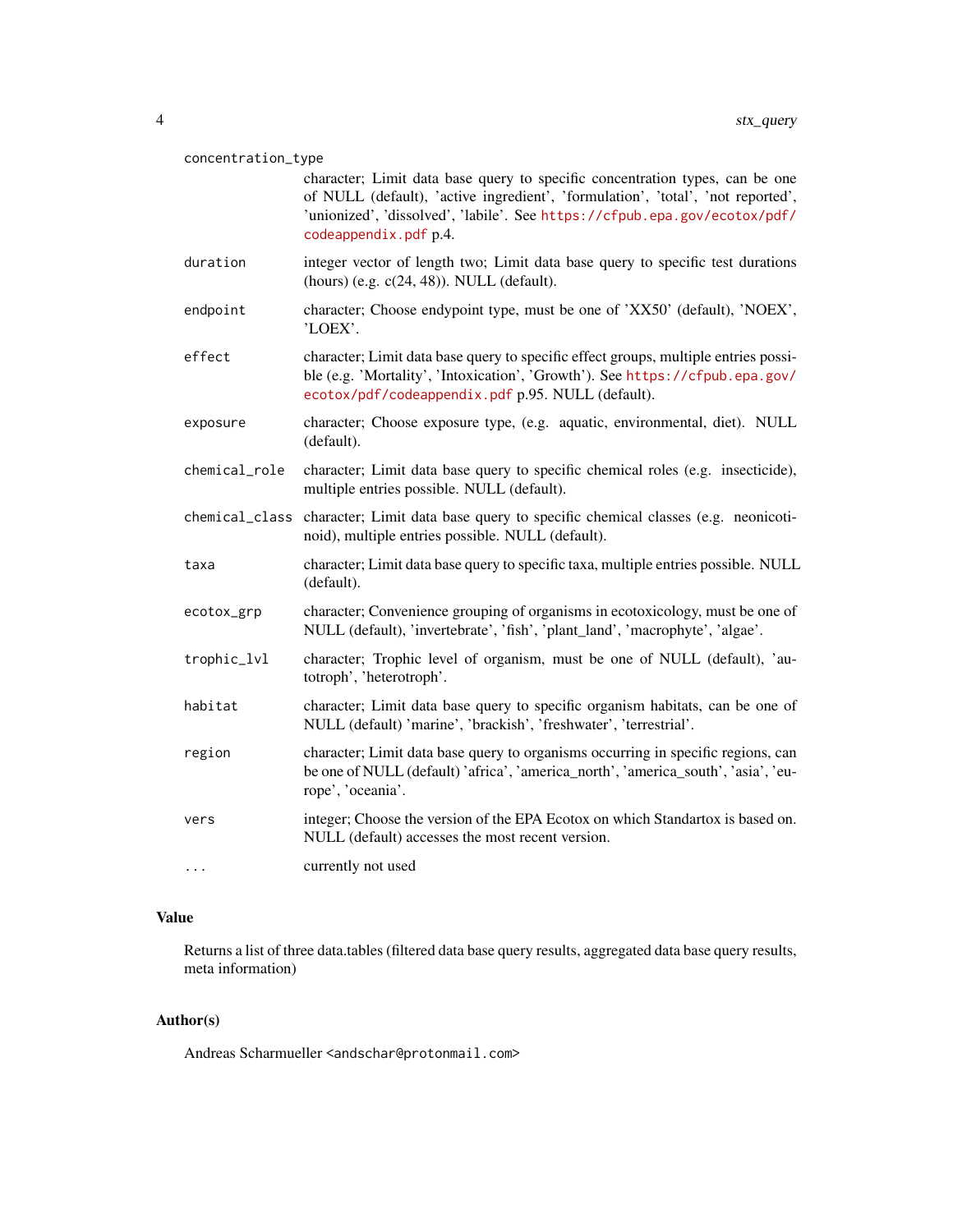#### <span id="page-4-0"></span>stx\_taxa 5

#### Examples

```
# might fail if API is not available
stx_query('1071-83-6')
stx_query(cas = '1071-83-6',
          duration = c(48, 120),
          concentration_unit = 'ug/l')
stx_query(cas = '1071-83-6',
          duration = c(48, 120),
          concentration_unit = 'ug/l',
          endpoint = 'XX50')
```
#### stx\_taxa *Retrieve taxa data*

#### Description

Retrieve data on all taxa in Standartox.

#### Usage

stx\_taxa()

#### Value

Returns a data.table containing informaiton on taxa in Standartox.

#### Author(s)

Andreas Scharmueller <andschar@protonmail.com>

#### Examples

# might fail if API is not available stx\_taxa()